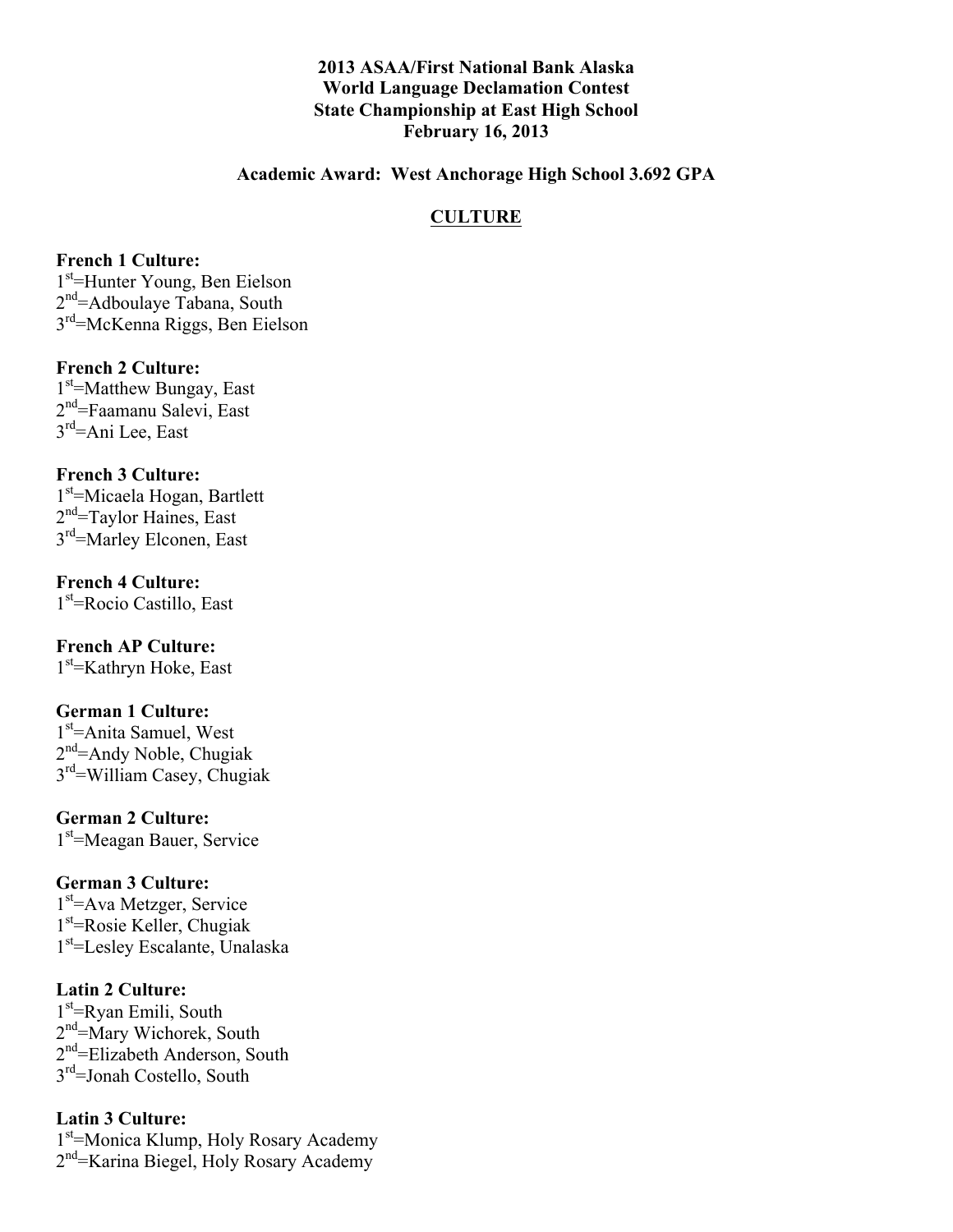### **Spanish 1 Culture:**

1<sup>st</sup>=David Stockhouse, Chugiak  $2<sup>nd</sup>=$ Jannah Cayetano, West Anchorage

# **Spanish 2 Culture:**

1<sup>st</sup>=Jamillah Cayetano, West Anchorage 2<sup>nd</sup>=Ismail Turker, West Anchorage 3<sup>rd</sup>=Chloe Chaobal, West Anchorage

# **Spanish 3 Culture:**

1<sup>st</sup>=Arthur Hull, South  $2<sup>nd</sup>=Grace Arurang, West Anchorage$ 3<sup>rd</sup>=Ben Jungreis, West Anchorage

# **Spanish 4 Culture:**

1<sup>st</sup>=Taryn Lynch, East

# **Spanish AP Culture:**

1<sup>st</sup>=Emma Hill, West Anchorage 2<sup>nd</sup>=Jaime Santos, West Anchorage 3<sup>rd</sup>=Dexter Crowley, West Anchorage

# **Spanish Immersion & Native Speaker 9th Grade Culture:**

1<sup>st</sup>=Teresa Perez, West Anchorage  $2<sup>nd</sup>=Laura Erb, Chugiak$ 3rd=Emma Gamble, Chugiak

# **Spanish Immersion & Native Speaker 10<sup>th</sup> Grade Culture:**

1<sup>st</sup>=Mireya Baez-Cantero, West Anchorage 2nd=Madeline Eliassen, Chugiak 3<sup>rd</sup>=Elise Moore, West Anchorage

# **Spanish Immersion & Native Speaker 11<sup>th</sup> Grade Culture:**

 $1<sup>st</sup>=$ Breanne Bash, Chugiak

# **POETRY**

# **Chinese 1 Poetry:**

1<sup>st</sup>=Jennifer Xiong, Bartlett 2<sup>nd</sup>=Seng Yang, Bartlett 3rd=Kiara O'Neil, West Valley

# **Chinese 2 Poetry:**

1st=Kelsey Olmstead, Bartlett 2<sup>nd</sup>=Grant Ackerman, West Valley 3rd=Kellie Chong, West Valley

# **Chinese 3 Poetry:**

1<sup>st</sup>=Clare Cook, Bartlett 2nd=Kang Her, Bartlett 3<sup>rd</sup>=Harmony Lee, Bartlett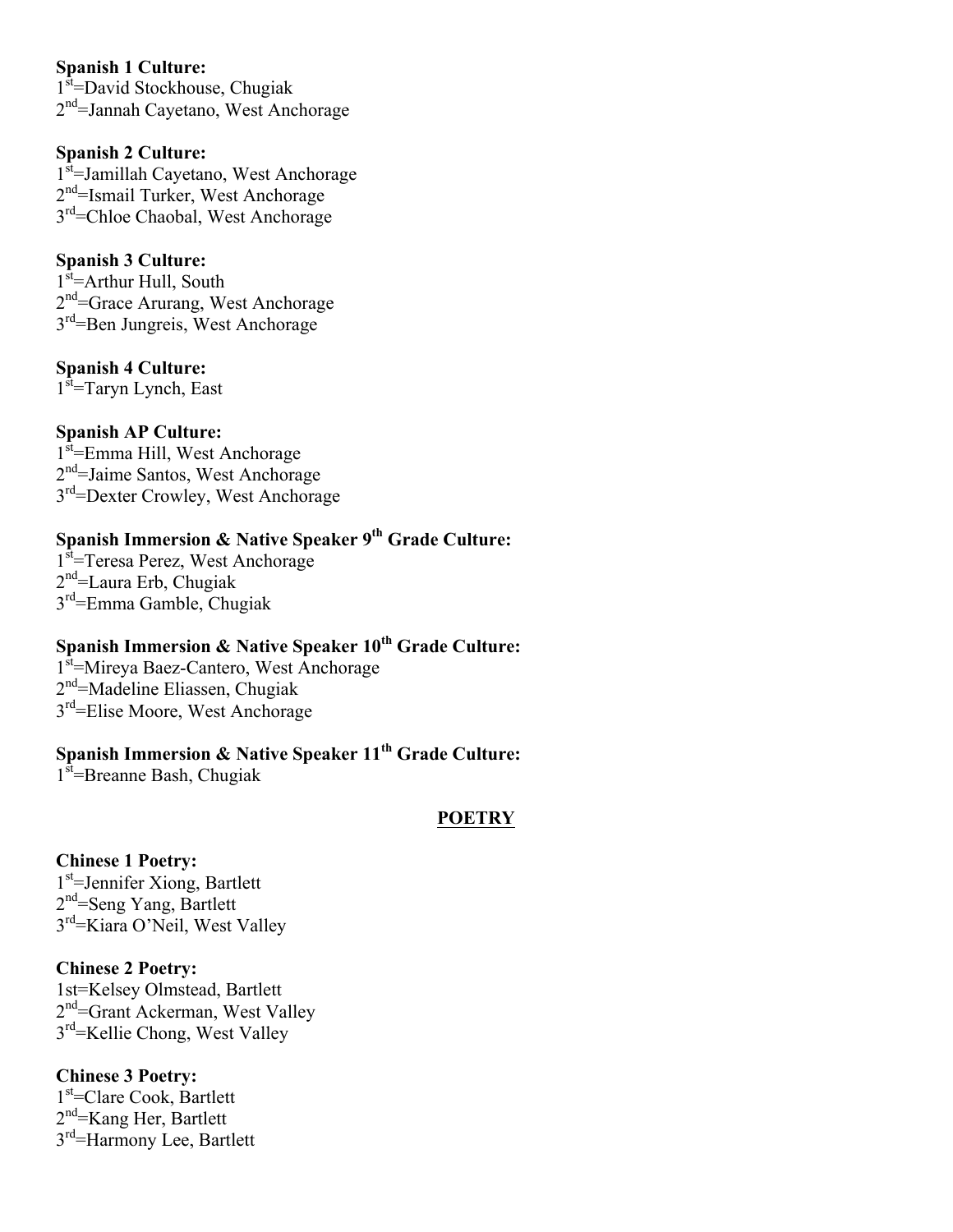#### **French 1 Poetry:**

1<sup>st</sup>=Jace Jerome, Eagle River 2<sup>nd</sup>=Erin Dutton, Eagle River 3rd=Aubrey Manculich, Dimond

#### **French 2 Poetry:**

1<sup>st</sup>=Leah Allan, Lathrop 1st=Jeana Lovett, Eagle River 2<sup>nd</sup>=Sophia Walling-Bell, West Valley 3<sup>rd</sup>=Allison Haynes, West Anchorage 3rd=MacKenzie Parrot, Lathrop

# **French 3 Poetry:**

1<sup>st</sup>=Renée Nowicki, Eagle River  $2<sup>nd</sup>=AJ$  Tsang, Eagle River 3rd=Madeline Scully, Palmer

### **French 4 Poetry:**

1<sup>st</sup>=Katherine Carlson, East 2<sup>nd</sup>=Joseph Sasis, West Anchorage 2nd=Miranda Dordan, Eagle River 3rd=Braden Vanausdal, Palmer

### **French 5 Poetry:**

1st =Diana Lobontiu, West Anchorage 2<sup>nd</sup>=Bennett Amodio, West Anchorage

#### **French AP Poetry:**

1st =Kathryn Hoke, East 2<sup>nd</sup>=Mohamed Niagne Agnero, East

#### **German 1 Poetry:**

1<sup>st</sup>=Katie Hines, South  $2<sup>nd</sup>=Elizable$  Cassibry, Eagle River 2<sup>nd</sup>=Anita Samuel, West Anchorage

# **German 2 Poetry:**

1<sup>st</sup>=Ioana Lobontiu, West  $2<sup>nd</sup>=$ Aileen Page, Chugiak 3rd=Sarah Curtis, Lathrop

#### **German 3 Poetry:**

1<sup>st</sup>=Lara King, Chugiak 2nd=Emma Clink, West Anchorage 3rd=Dan McLain, Eagle River

### **German 4 Poetry:**

1<sup>st</sup>=Mitchell Liam, West Anchorage 2<sup>nd</sup>=Emily Dreher, Service 3rd=Wavey Adrian, West Anchorage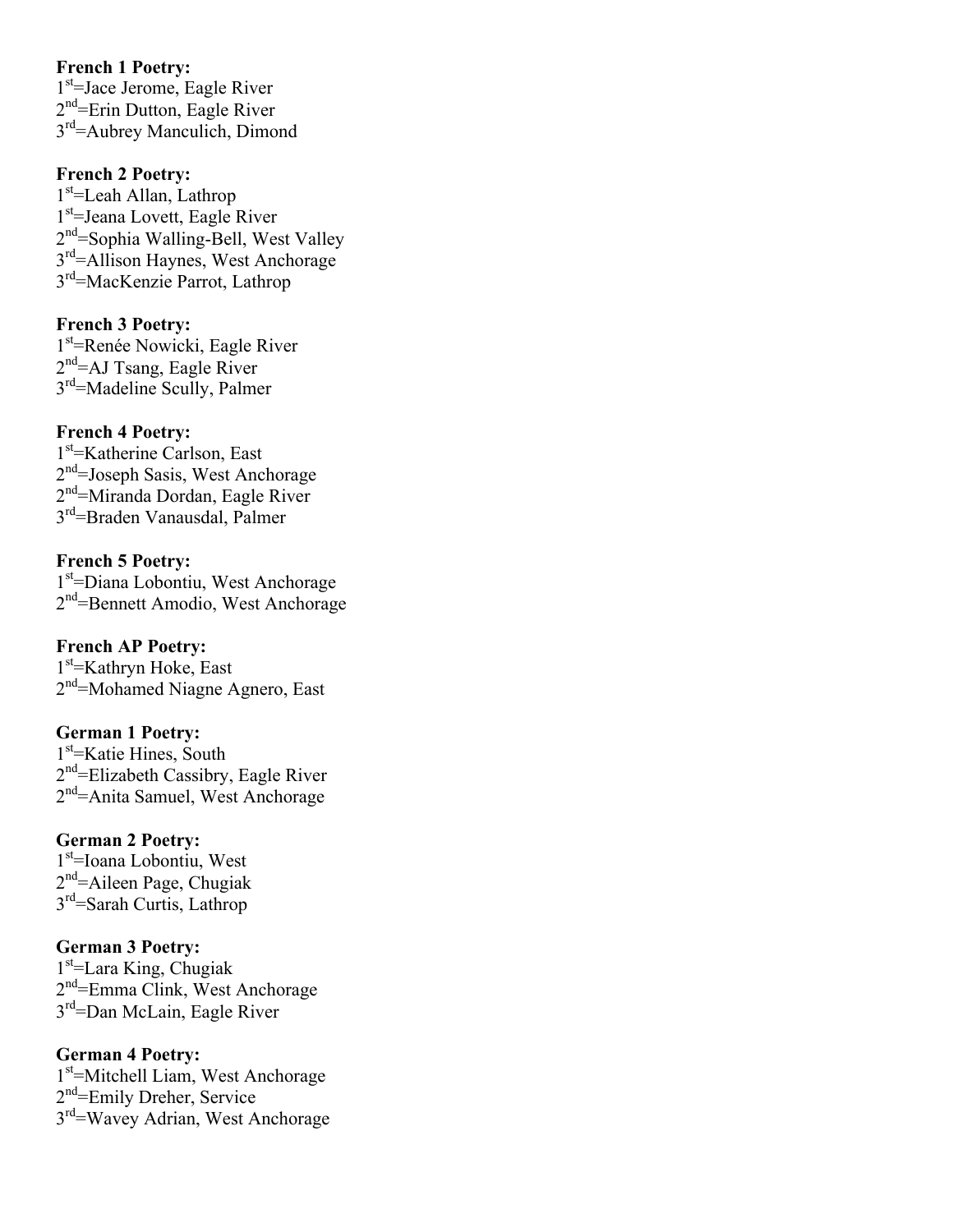**German 5 Poetry:** 1<sup>st</sup>=Madelyn Boslough, West Anchorage

**German AP Poetry:**  $1<sup>st</sup>=$ Lida Zakurdaew, South

**German Native Speaker Poetry:** 1<sup>st</sup>=Eva Lincke, West Anchorage

### **Japanese 1 Poetry:**

1<sup>st</sup>=Bethany Daju, Wasilla  $2<sup>nd</sup>$ =Evelina Gergilevich, Wasilla 2<sup>nd</sup>=Aubrey Manculich, Dimond 3<sup>rd</sup>=Fred Chun, Dimond

#### **Japanese 2 Poetry:**

1<sup>st</sup>=Emma German, Colony 2nd=Katelyn Foster, Colony 3<sup>rd</sup>=Yuni Jones, West Valley

### **Japanese 3 Poetry:**

1<sup>st</sup> Robin Chalcraft, West Valley 2<sup>nd</sup>=Sara Karl, Lathrop 3rd=Jessica Saiki, Wasilla

#### **Japanese 4 Poetry:**

1<sup>st</sup>=Aubrey Edwards, Colony 2<sup>nd</sup>=Sue Chong Lee, Colony  $3<sup>rd</sup>=Thu Tran, Lathrop$ 

#### **Japanese 5 Poetry:**

1<sup>st</sup> Kaho Takamura, Wasilla 2<sup>nd</sup>=Breanna Abyo, Dimond

**Japanese Immersion 9-10 Poetry:** 1<sup>st</sup>=Tory McCarthey, Dimond 2nd=Ariana Benavides, Dimond

**Latin 1 Poetry:** 1<sup>st</sup>=Therese Knox, Holy Rosary Academy

**Latin 2 Poetry:** 1<sup>st</sup>=Ryan Emili, South 1<sup>st</sup>=Sang Nguyen, Holy Rosary Academy

**Latin 3 Poetry:** 1<sup>st</sup>=Arianna Fouch, Holy Rosary Academy 2<sup>nd</sup>=Monica Klump, Holy Rosary Academy 3<sup>rd</sup>=Richary Maloy, Holy Rosary Academy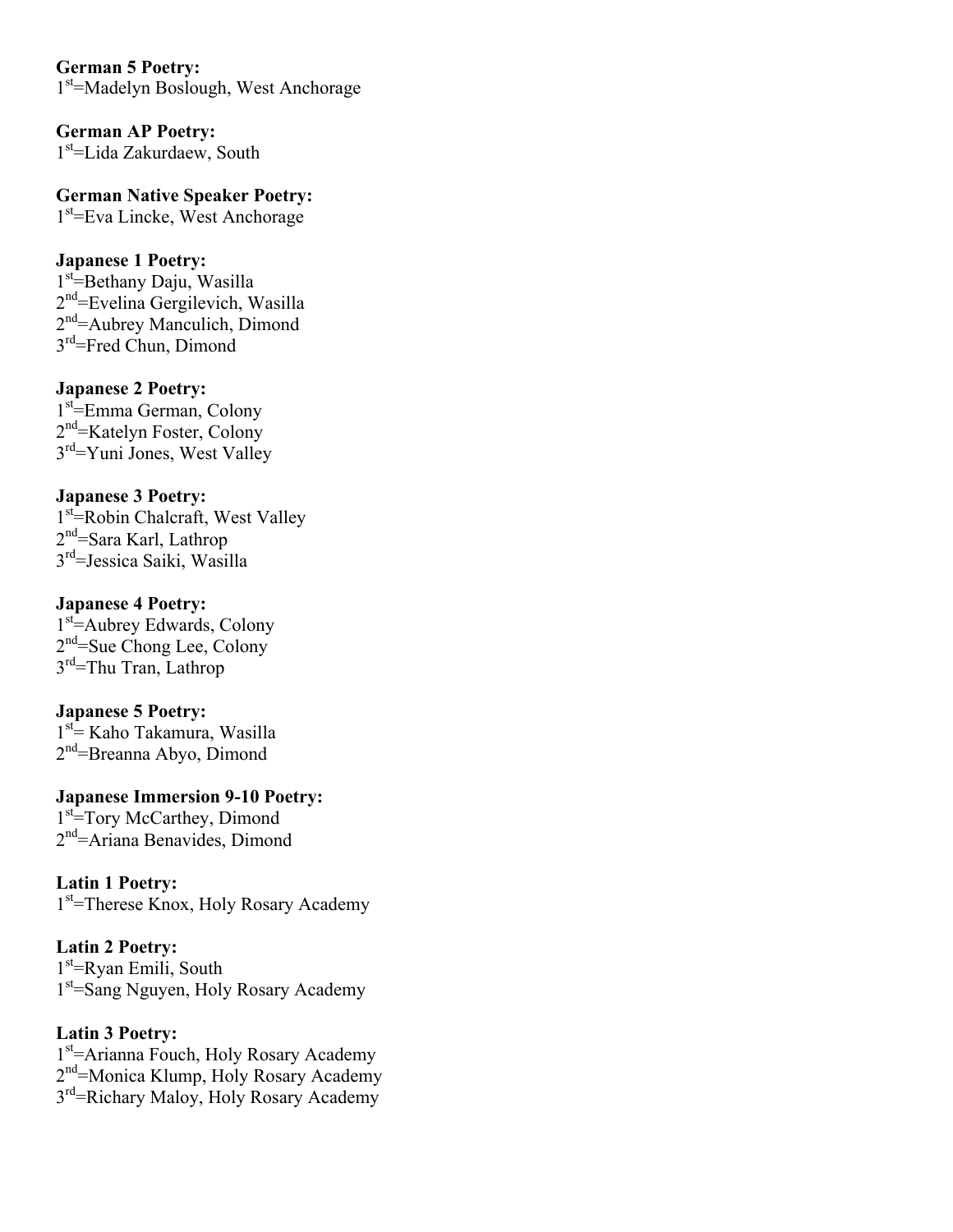**Latin 4/AP Poetry:** 1<sup>st</sup>=Ryan Gale, South  $2<sup>nd</sup>=$ Shawn Almario, South

**Spanish 1 Poetry:**

1<sup>st</sup>=Reanna Marquez, Unalaska 2<sup>nd</sup>=Payton Rifley, West Valley 3<sup>rd</sup>=Gabby Kennedy, Hutchison

### **Spanish 2 Poetry:**

1<sup>st</sup>=McKenzie Jones, Service  $2<sup>nd</sup>=Barbara Schaefer, Wasilla$ 3rd=Lina Heinrichs, Hutchison

#### **Spanish 3 Poetry:**

1<sup>st</sup>=Savannah Melendez, Dimond 2<sup>nd</sup>=Emily Maxwell, Colony 2nd=Ariana Filippenko, West Anchorage 3rd=Leonella Fursova, Wasilla

#### **Spanish 4 Poetry:**

1<sup>st</sup>=Stella Woo, West Anchorage 2nd=Ajanae Hall, Service 3<sup>rd</sup>=Karl Rodvik, Dimond

### **Spanish AP Poetry:**

1<sup>st</sup>=Dulce Martinez, West Anchorage 2nd=Kiara Valdez-Pena, West Anchorage  $3<sup>rd</sup>=Sijo Smith, Chugiak$ 

# **Spanish Immersion 9-10 Poetry:**

1<sup>st</sup>=Tasha Boyer, Chugiak 2nd=Carrie Cook, Chugiak

**Spanish Immersion 11-12 Poetry:** 1<sup>st</sup>=Zoe Ferguson, West Anchorage

#### **Spanish Native Speaker Poetry:**

1<sup>st</sup>=Guadalupe Mendoza, West Anchorage 2<sup>nd</sup>=Marcos Toniolo, West Valley 3rd=Michael Perez, Service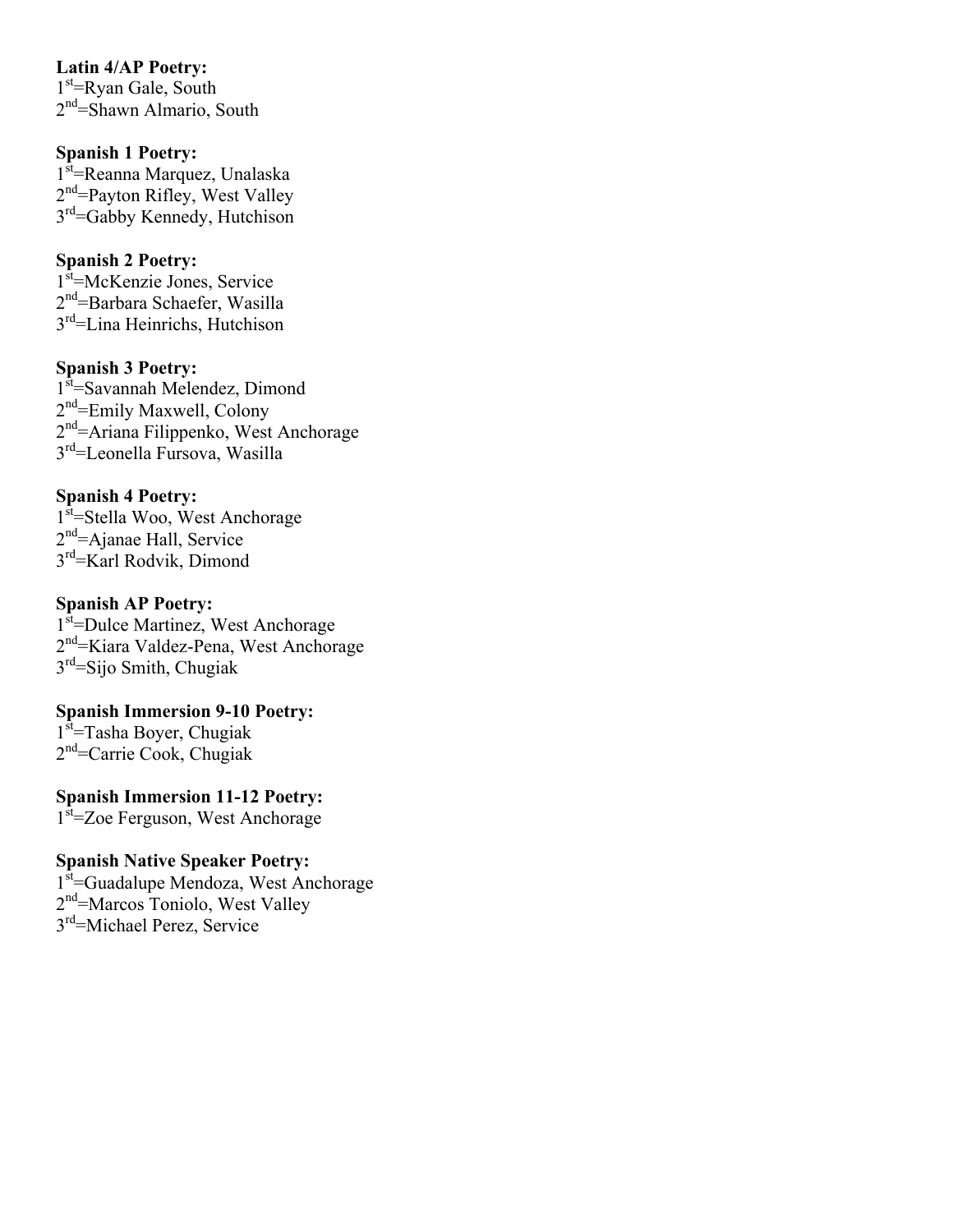### **IMPROMPTU**

#### **Chinese 1 Impromptu:**

1<sup>st</sup>=Jade Hsieh, West Valley 2<sup>nd</sup>=Jennifer Xiong, Bartlett 3<sup>rd</sup>=Bao Her, Bartlett

#### **Chinese 2 Impromptu:**

1<sup>st</sup>=Grant Ackerman, West Valley 2<sup>nd</sup>=Maiyia Thao, Bartlett 3rd=Kellie Chong, West Valley

#### **Chinese 3 Impromptu:**

1<sup>st</sup>=Clare Cook, Bartlett 2<sup>nd</sup>=Harmony Lee, Bartlett 3rd=Kang Her, Bartlett

#### **French 1 Impromptu:**

1st =McKenna Riggs, Ben Eielson 2nd=MacKenzie Reitz, Eagle River 3<sup>rd</sup>=Devante Thomas-Pittman, Eagle River

#### **French 2 Impromptu:**

1<sup>st</sup>=Jeana Lovett, Eagle River  $2<sup>nd</sup>$ =Atticus Geiger, West Valley 3rd=Sophia Walling-Bell, West Valley

#### **French 3 Impromptu:**

1<sup>st</sup>=AJ Tsang, Eagle River 2nd=Kallan Johnson, Eagle River

#### **French 4/5/AP Impromptu:**

1<sup>st</sup>=Mohamed Niagne Agnero, East 2<sup>nd</sup>=Ioana Lobontiu, West Anchorage

#### **German 1 Impromptu:**

1<sup>st</sup>=William Casey, Chugiak 2<sup>nd</sup>=Masha Soshnin, Eagle River

#### **German 2 Impromptu:**

1st =Aileen Page, Chugiak 2nd=Aurora Taylor, Chugiak 3rd=Sydney Medders, Chugiak **German 3 Impromptu:** 1st =Amalia Morse, Chugiak 2nd=Svenna Lundell, Chugiak 3rd=Joelle Palmatier, West Anchorage

#### **German 4/5/AP Impromptu:**

1st =John Anebom, Service 2nd=Lida Zakurdaew, South  $3<sup>rd</sup>=$ Jackson Page, Chugiak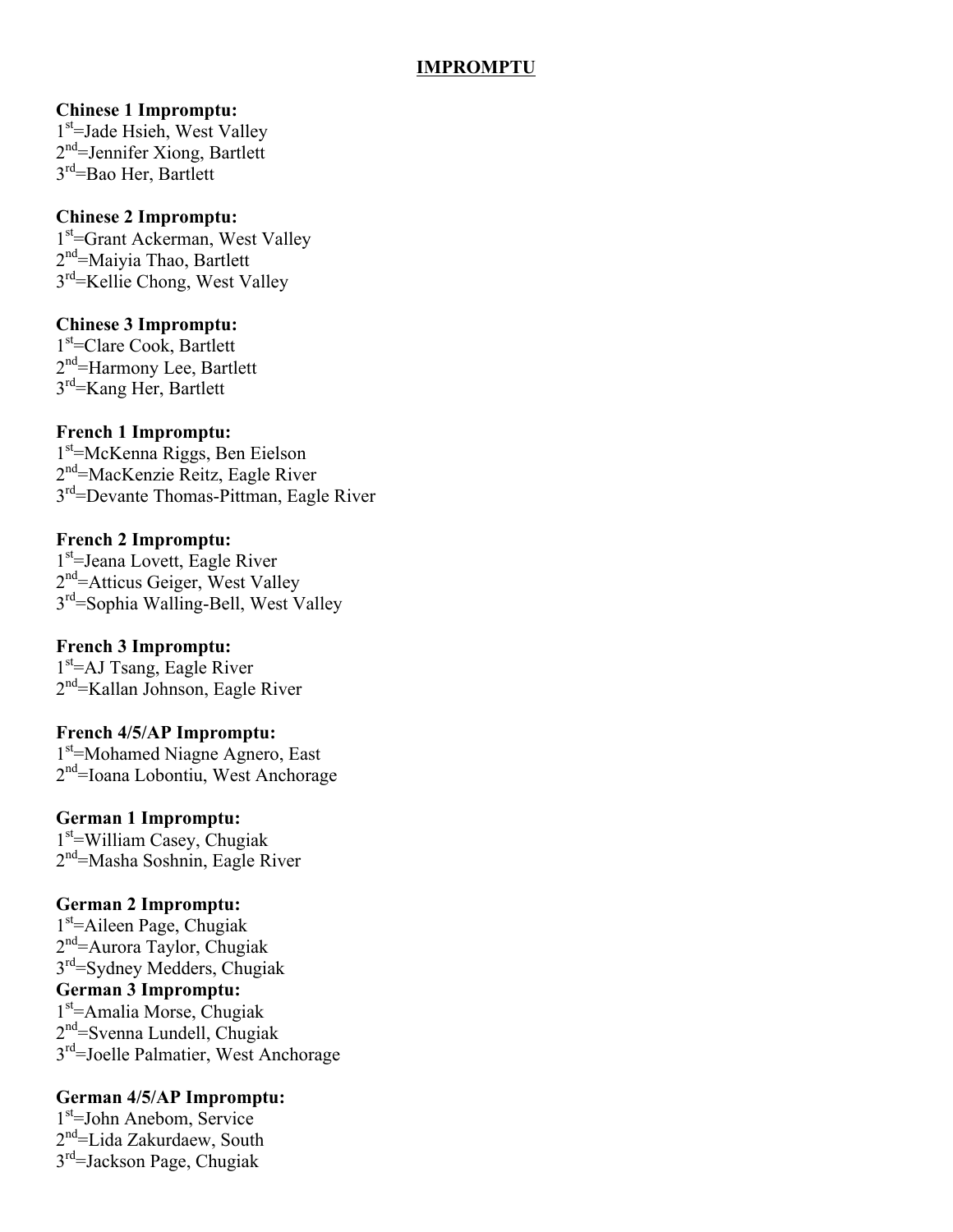#### **Japanese 1 Impromptu:**

1<sup>st</sup>=Bethany Daju, Wasilla  $2<sup>nd</sup>$ =Abel Keith, West Valley

### **Japanese 2 Impromptu:**

1<sup>st</sup>=Yuni Jones, West Valley 2<sup>nd</sup>=Eric Hoefler, West Valley 3rd=Samantha Paskvan, Dimond

#### **Japanese 3 Impromptu:**

1<sup>st</sup> Robin Chalcraft, West Valley  $2<sup>nd</sup>=Sara Karl, Lathrop$ 

**Japanese 4/5 Impromptu:** 1<sup>st</sup>=Thu Tran, Lathrop

**Japanese 11-12 Impromptu:** 1<sup>st</sup>=Jordan Jeffries, Dimond

#### **Spanish 1 Impromptu:**

1<sup>st</sup>=Abigail Dixon, West Valley 2nd=Warren O'Mara, Houston  $3<sup>rd</sup>=$ Ashton Hiler, Houston

#### **Spanish 2 Impromptu:**

1<sup>st</sup>=Aimee Bushnell, Wasilla  $2<sup>nd</sup>=$ Lina Heinrichs, Hutchison 3<sup>rd</sup>=Tiana White, West Valley

#### **Spanish 3 Impromptu:**

1<sup>st</sup>=Arina Filippenko, West Anchorage 2<sup>nd</sup>=Mikey Dewey, West Valley 3<sup>rd</sup>=Arthur Hull, South

#### **Spanish 4/5/AP Impromptu:**

1<sup>st</sup>=Adriana Villasenor, West Anchorage 2<sup>nd</sup>=Kiara Valdez-Pena, West Anchorage 3<sup>rd</sup>=Lance Colburn, Houston

#### **Spanish Immersion 9-10 Impromptu:**

1<sup>st</sup>=Laura Erb, Chugiak  $2<sup>nd</sup>=Tasha Boyer, Chugiak$ 3rd=Kelsey Benedict, West Anchorage

# **Spanish Immersion 11-12 Impromptu:**

1<sup>st</sup>=Jose Mora, West Anchorage 2<sup>nd</sup>=Andres Paez, West Anchorage 3rd=Mariah McCoy, Chugiak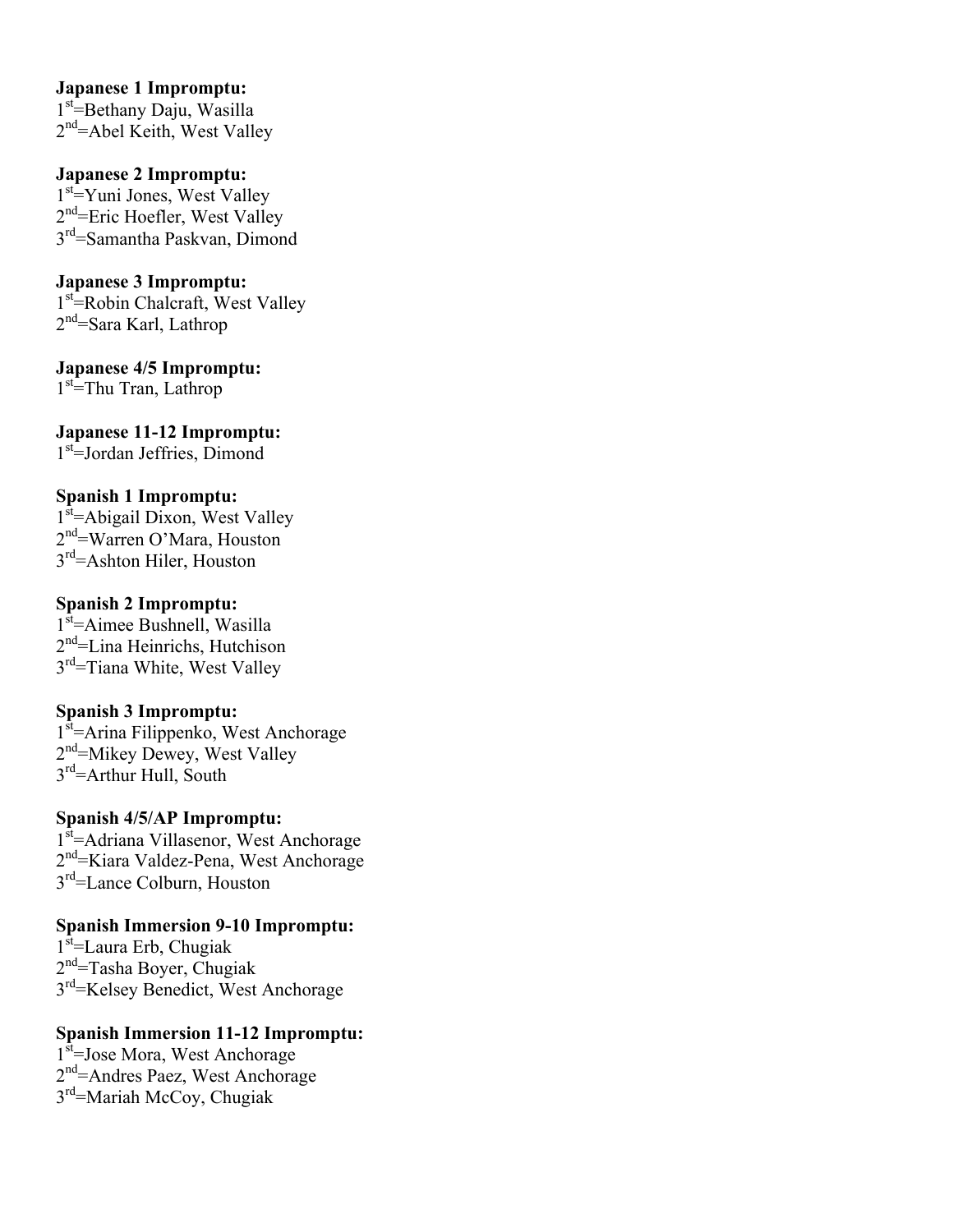# **Chinese 1 Dialogues:**

1<sup>st</sup> = Kong Chi Yang & Jong Her, Bartlett  $2<sup>nd</sup>$ =Kiara O'Neill & Jade Hsieh, West Valley  $3<sup>rd</sup>=$  Jennifer Xiong & Seng Yang, Bartlett

# **Chinese 2 Dialogues:**

1<sup>st</sup>=Grant Ackerman & Kellie Chong, Bartlett  $2<sup>nd</sup>=$ Darby Glenn & Ge Xiong, Bartlett 3<sup>rd</sup>=Maiya Thao & Tommy Herr, Bartlett

# **Chinese 3 Dialogues:**

1<sup>st</sup>=Clare Cook & Kang Her, Bartlett  $2<sup>nd</sup>$ =Harmony Lee & Pahoua Vang, Bartlett

# **French 1 Dialogues:**

1<sup>st</sup> = Kelsey Lien & Julia Geskey, Eagle River  $2<sup>nd</sup>$ =Mackenzie Reitz & Devante Thomas-Pittman, Eagle River  $2<sup>nd</sup>$ =Erin Dutton & Madison Malott, Eagle River 3<sup>rd</sup>=Hannah Sage & Hunter Young, Ben Eielson

# **French 2 Dialogues:**

1<sup>st</sup>=Sophia Walling-Bell & Atticus Geiger, West Valley  $2<sup>nd</sup>=$ Colton Neumeister & Katherine Alexander, West Valley  $3<sup>rd</sup>=$ Jordyn Bruce & Jeana Lovett, Eagle River

# **French 3 Dialogues:**

1<sup>st</sup> = AJ Tsang & Julia Woodring, Eagle River 2nd=Sarah Terrell & Reneé Nowicki, Eagle River 3<sup>rd</sup>=Sarah Monaghan & Arianna Rohde, Dimond

# **French 4/5/AP Dialogues:**

1st =Diana Lobontiu & Ioana Lobontiu, West Anchorage 2<sup>nd</sup>=Leah Droege & Mohamed Niagne-Agnero, East

# **German 1 Dialogues:**

1<sup>st</sup>=Thane Perish & Andy Noble, Chugiak  $2<sup>nd</sup>=$ Ashleigh Sellers & Sebahn Baxter, Eagle River

# **German 2 Dialogues:**

1<sup>st</sup>=Aurora Taylor & Sydney Medders, Chugiak 2nd=Molly Johnson & Sierra van Hafften, Service

# **German 3 Dialogues:**

1<sup>st</sup>=Sherjeel Cheema & William Garrod, Service

# **German 4/5/AP Dialogues:**

1<sup>st</sup>=Emily Dreher & Rebekah Padgett, Service